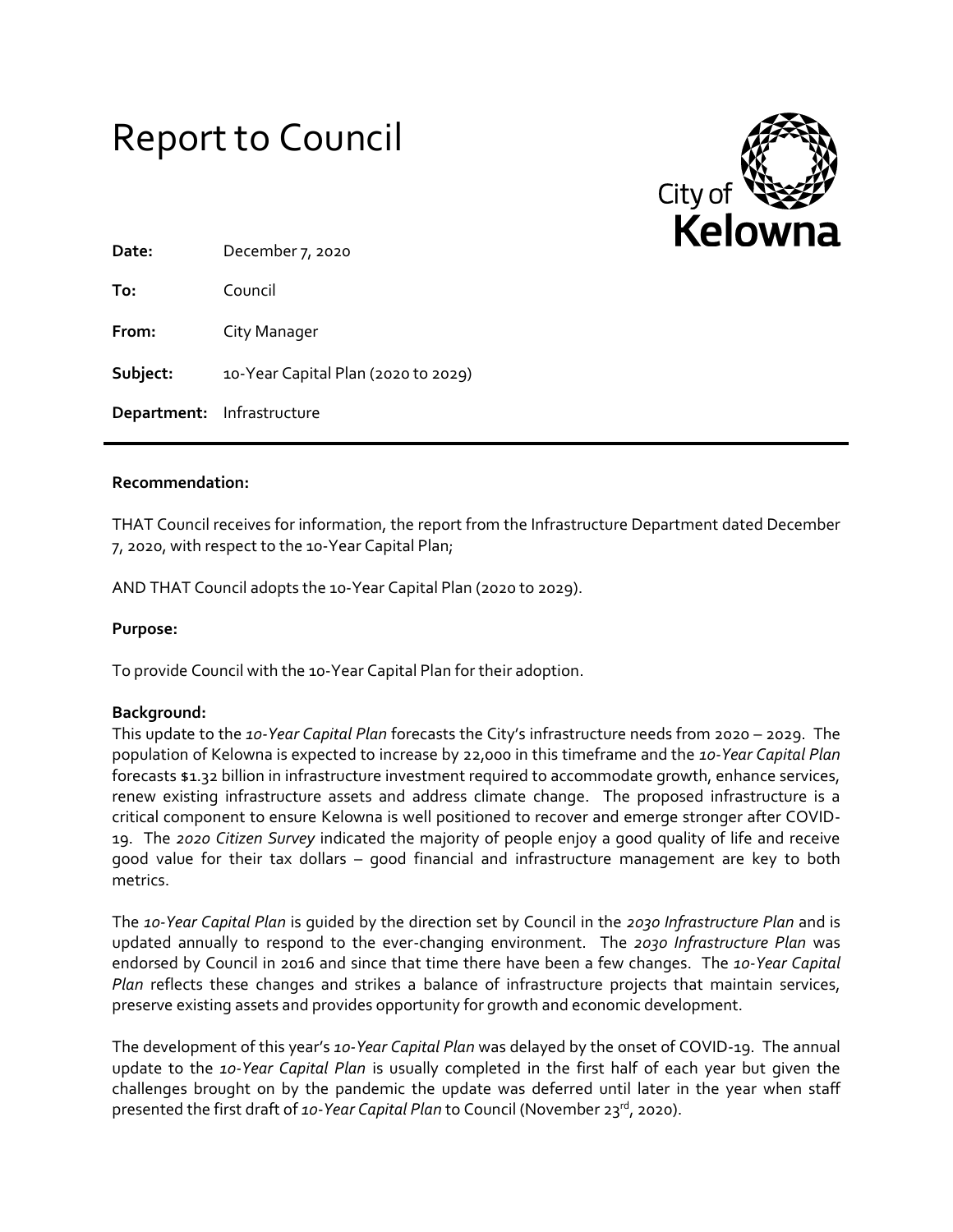There have been significant financial impacts related to the pandemic and these impacts have negatively affected the City's ongoing capital funding capacity. These impacts have been offset by the City's strong financial management in the past including reserves, the new infrastructure levy and the new Parks Development Cost Charge (DCC) introduced in 2019 and February 2020 respectively. However, there continues to be a capital funding shortfall with the City's infrastructure deficit estimated to be \$388 million over the next 10 years.

There have been a few changes to the *10-Year Capital Plan* that was presented to Council November  $23^{rd}$ , 2020 as summarized below:

# Buildings P1 project:

2021 Parkinson Recreation Centre – Building Replacement. Increased taxation by \$1.42 million and decreased borrowing by \$1.42 million. No net change to project costing.

# Parks P2 project:

2021 Kelowna Memorial Cemetery Improvement P2 of \$50K removed to match preliminary budget.

# Storm Drainage P2 project:

The Mill Creek Flood Protection work that was planned at the Airport has reduced in scope, resulting in further grant funding being available for work on other sections of Mill Creek. The funding for this work along with the matching 40% senior government grant amounts to \$18.6 million, is now identified as a P2 within Storm Drainage and has caused an increase in the infrastructure deficit.

#### Fire P1 projects:

Additional Vehicles/Equipment projects increased by \$1.74 million to reflect up to date information on projected new and growth-related demand. Projects are fully funded from reserve.

#### Airport P2:

The Mill Creek Realignment for \$1 million has been removed and consolidated within the Storm Drainage Cost Centre in the Mill Creek Flood Protection project.

#### Wastewater P<sub>1:</sub>

WWTP Blower Replacement \$500K moved from 2021 to 2022 to reflect the likely delivery of project and align with the preliminary budget.

Council directed staff at the November 23 $^{rd}$ , 2020 meeting to bring forward options for advancing the final phases of Glenmore Recreation Park in the *10-Year Capital Plan*. This work is underway and will be coordinated with improvements at the Mission Recreation Park and Parkinson Recreation Centre and be presented as part of next years update to the *10-Year Capital Plan.*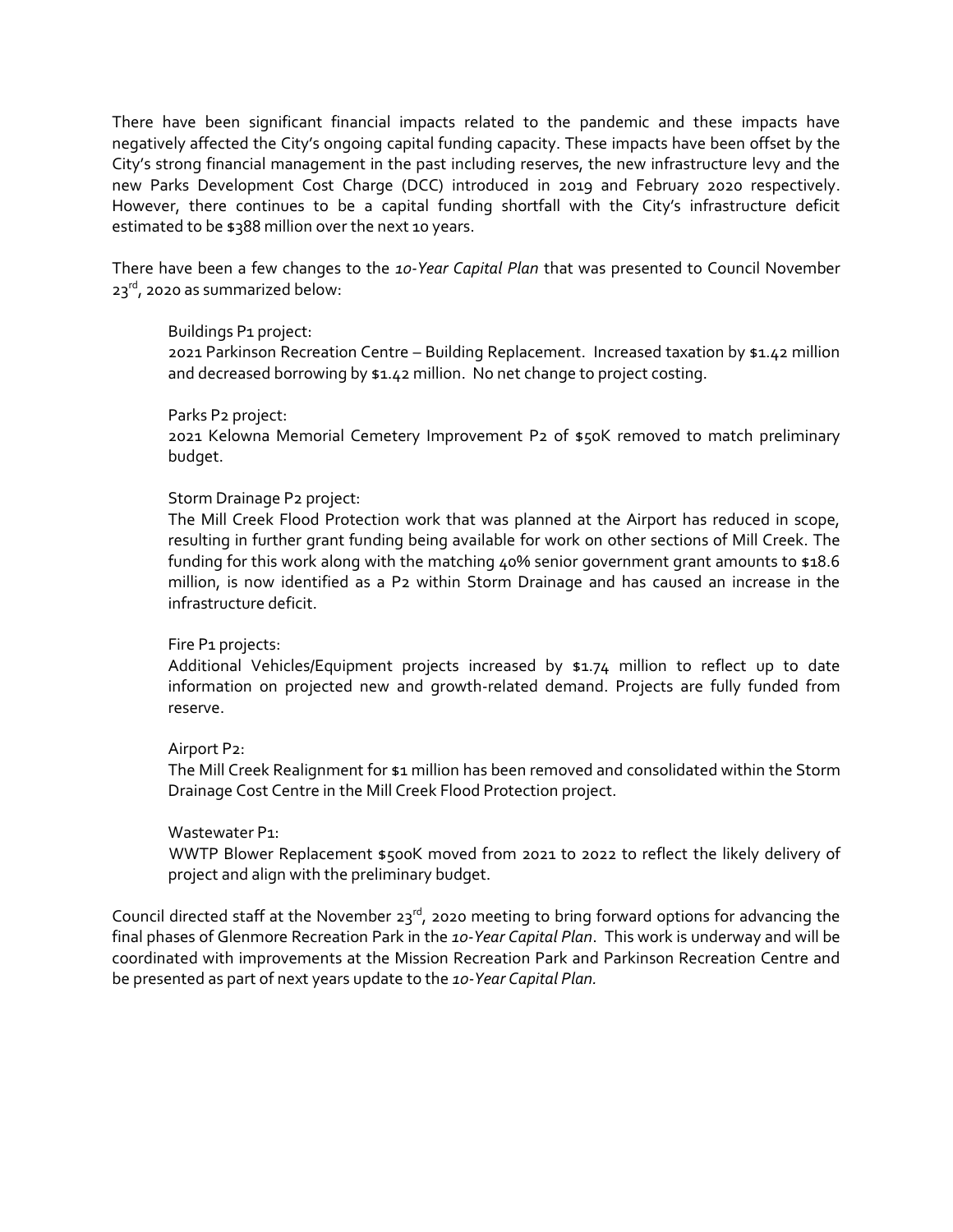A summary of the *10-Year Capital Plan* is provided below and the reader is directed to the attached *10- Year Capital Plan* for complete details.

### **Infrastructure Investment Summary**

The *10-Year Capital Plan* forecasts \$1.32 billion of capital investment across 12 capital cost centres (Figure 1). Guided by Council and Corporate priorities proposed capital investment will focus in the following areas:

- Renewal of critical aging infrastructure,
- Parks acquisition and development,
- Transportation & mobility infrastructure making it easier for all people to get around by vehicle, transit, cycling and walking,
- Flood protection infrastructure to protect the community against the effects of climate change and flooding,
- Community amenities like recreation centres and public space to keep pace with Kelowna's population growth and the evolving needs of its residents,
- Airport development has been adjusted to align with passenger forecasts that incorporate the impact of COVID-19.

Several funding sources support the planned infrastructure investment including: Taxation, Gas Tax, Reserves, DCCs, Debenture/Borrowing, confirmed Grants, Developer/Community Contributions, Utility and Airport revenues (Figure 2). The general taxation share of funding is \$140 million and represents 11% of the total infrastructure investment. COVID-19 financial impacts have reduced taxation funding for capital by \$40 million in the years 2020 - 2029.

The Infrastructure Levy funds have been fully allocated on projects that renew existing assets like bridges and roads, accommodate growth and





**Figure 2** - Funding sources totaling \$1.32 billion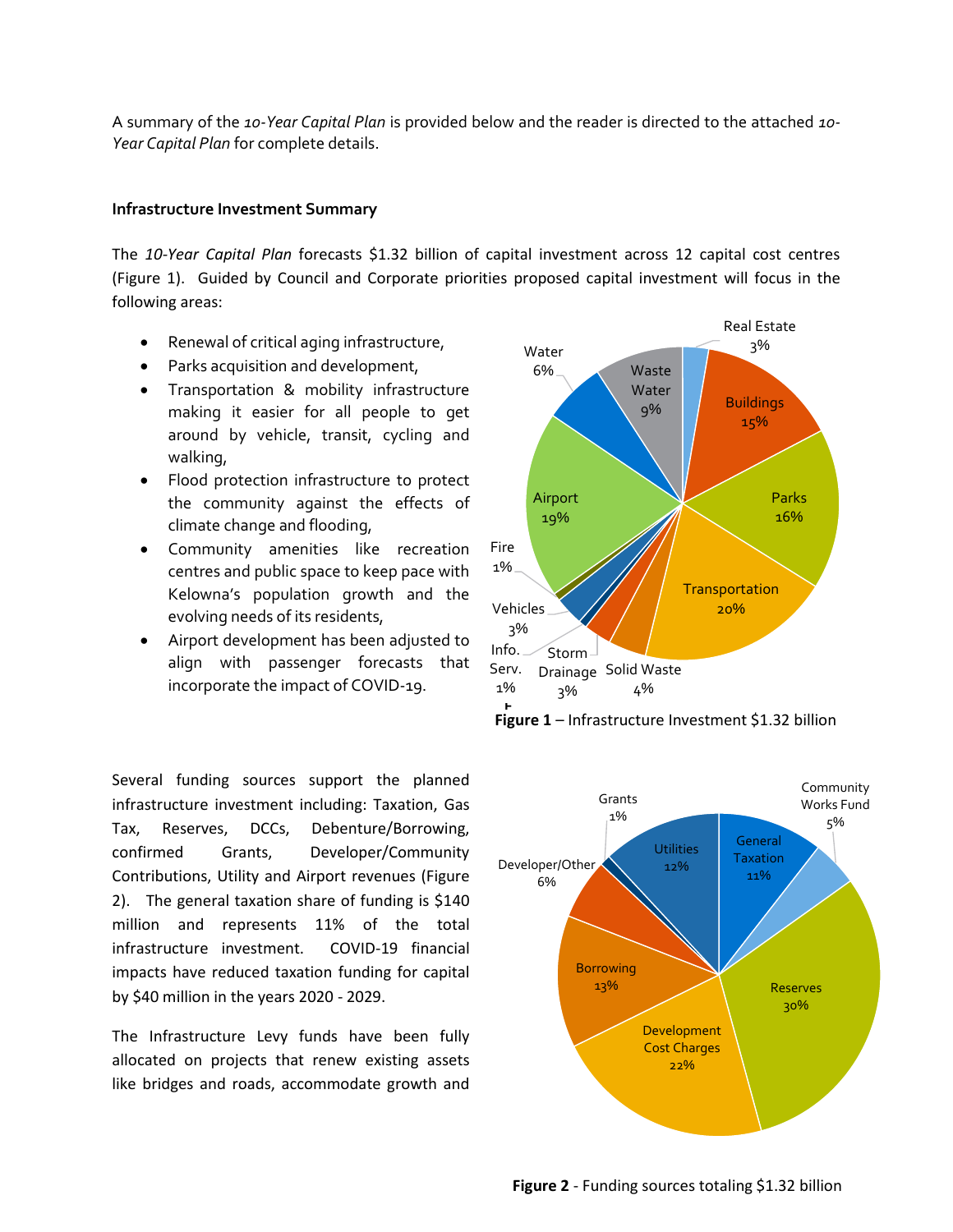improve services in City Parks and natural areas and protect our community against climate change and flooding.

| <b>Cost Centre</b>    | Investment<br>(million) | (%) |
|-----------------------|-------------------------|-----|
| Parks                 | \$15.6                  | 28  |
| Transportation        | \$27.1                  | 48  |
| <b>Storm Drainage</b> | \$13.7                  | 24  |
| Total                 | \$56.4                  |     |

The Infrastructure Levy funds are allocated as follows:

# **Priority 2 Projects and Infrastructure Deficit**

Infrastructure projects that are lower priority and not fully funded are termed Priority 2 (P2) projects. P2 projects amount to \$576 million in the *10-Year Capital Plan* and include projects to accommodate growth, enhance services, and renew existing assets (Figure 3). The value of P2 projects decreased by \$117 million compared to the previous *10-Year* 

*Capital Plan*.

The new Parks DCC combined with the Infrastructure Levy funded many Parks projects and significantly reduced the Parks deficit (Figure 4).

Large infrastructure deficits continue to exist in both Buildings and Transportation attributable to large infrastructure projects that are contingent on other funding sources (i.e. grants or partnerships).

- Clement 2 (Hwy 33 Ext.) \$59 million
- Airport Exchange \$35 million
- **•** Transit Facility \$41 million
- Kelowna Community Theatre \$72 million



**P2 total = \$576 million**



Funding shortfall for renewal of Building and Transportation assets is also contributing to the deficit in these cost centres.

Wastewater is another area with an appreciable infrastructure deficit primarily caused by the planned anerobic digester (\$44 million). The Digester will likely be funded through a combination of utility funds and DCCs, but the funding strategy is still in development.

Due to COVID-related 2020 Final Budget cuts Information Services taxation funding decreased by \$1.4 million or 17%. This is significant because taxation accounts for all future planned IS expenditures.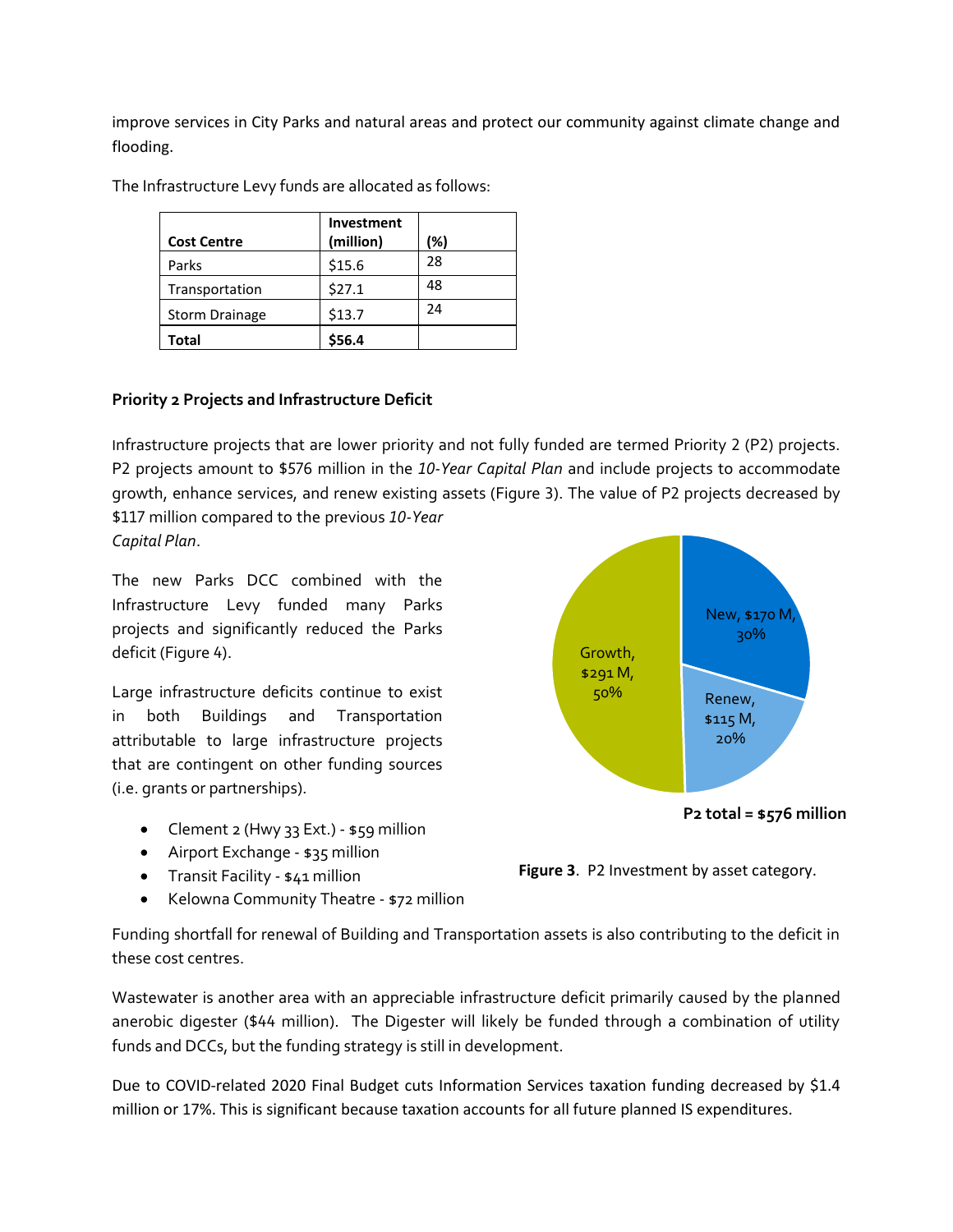Solid Waste, Fire and Vehicles & Equipment are not shown in Figure 4 because they do not have any unfunded projects.



# Investment Priority 1 and Priority 2

**Figure 4** - Infrastructure Investment - P1 and P2.

Table 2 provides a breakdown of funding sources for the P2 projects and shows that a portion would be funded from other sources including DCCs, grants, utilities and/or partnerships. The City's share of the P2 projects is \$388 million and represents the City's 'Infrastructure Deficit' for the next 10 years. The Infrastructure Deficit has decreased modestly by \$8 million compared to the previous *10-Year Capital Plan 2019-2028*. The large investment gains attributable to the Parks DCC, Infrastructure Levy and leveraging existing reserves have been offset by the COVID-19 impacts and construction cost increases resulting in the modest improvement in the Infrastructure Deficit. The funding source(s) for the Infrastructure Deficit have not been identified and will be the focus of further analysis over the coming months.

| Table $2 - P2$ Infrastructure investment by category and funding source. |  |
|--------------------------------------------------------------------------|--|
|                                                                          |  |

| <b>INFRASTRUCTURE CATEGORY</b> | Cost (\$ million) | Funding (\$ million) |        |
|--------------------------------|-------------------|----------------------|--------|
|                                |                   | City                 | Other* |
| <b>Renewal</b>                 | \$115             | \$108                | \$8    |
|                                |                   |                      |        |
| Growth                         | \$291             | \$155                | \$136  |
|                                |                   |                      |        |
| New (enhance service)          | \$170             | \$125                | \$44   |
|                                |                   |                      |        |
| <b>TOTAL</b>                   | \$576             | \$388                | \$188  |

\*Other includes DCC's, Grants, Utilities and Partnerships.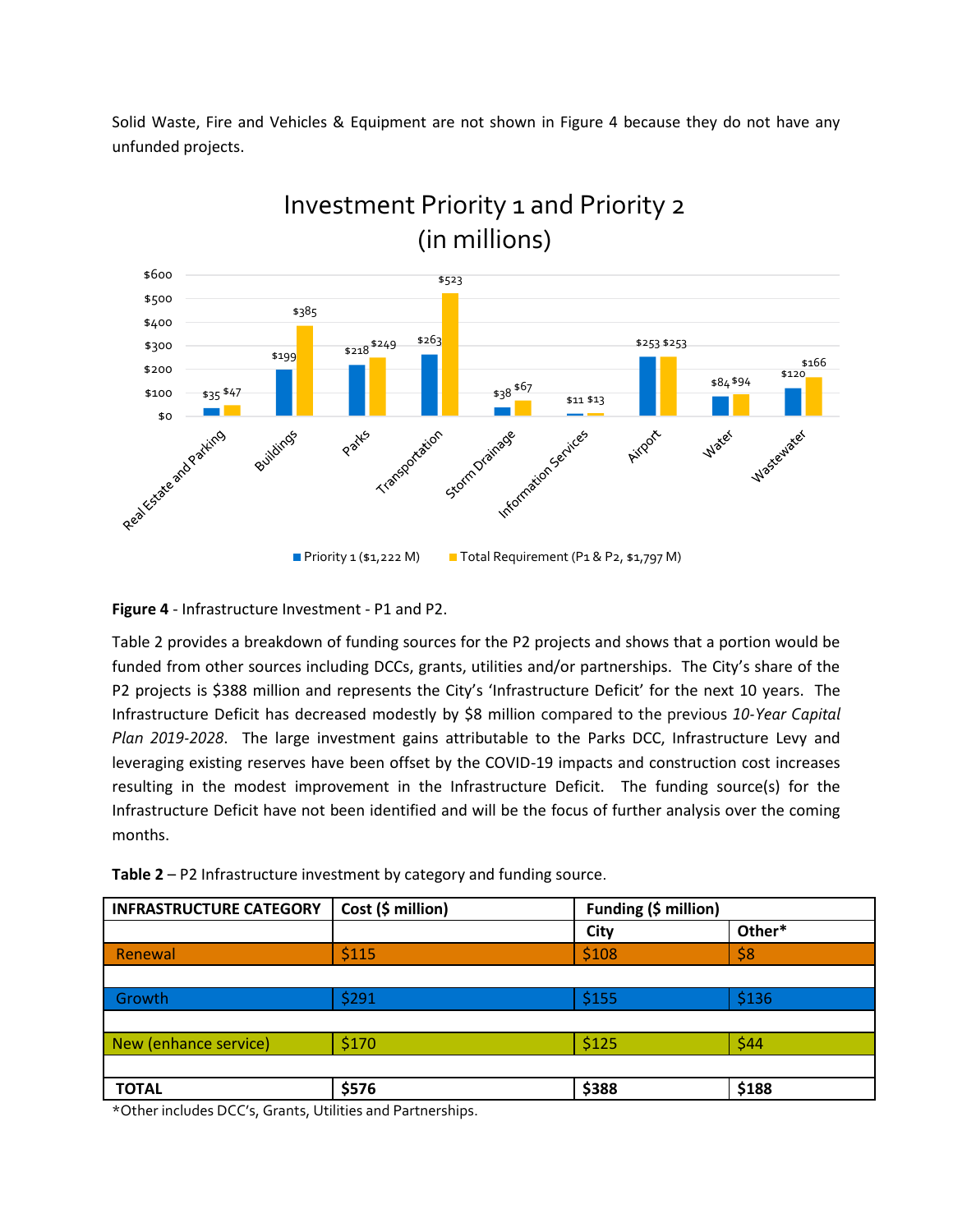The previous *10-Year Capital Plan* was endorsed by Council in July 2019 and there have been a few significant financial shifts that have affected the City's infrastructure funding capacity and changed the timing of projects moving forward (Table 1). Overall investment increased by \$14 million to \$1.32 billion in the updated *10-Year Capital Plan* for P1 projects.

| <b>Capital Cost Center</b>      | 2020<br>10-Year Capital (2020-2029)<br>(\$ million) | 2019<br>10-Year Capital (2020-2029)<br>(\$ million) | <b>Difference</b><br>(\$ million) |
|---------------------------------|-----------------------------------------------------|-----------------------------------------------------|-----------------------------------|
| Real Estate and Parking         | \$35                                                | \$37                                                | $-52$                             |
| <b>Buildings</b>                | \$199                                               | \$180                                               | \$19                              |
| Parks                           | \$218                                               | \$136                                               | \$82                              |
| Transportation                  | \$263                                               | \$248                                               | \$15                              |
| Solid Waste                     | \$51                                                | \$54                                                | $-53$                             |
| Storm Drainage                  | \$38                                                | \$18                                                | \$20                              |
| <b>Information Services</b>     | \$11                                                | \$11                                                | \$0                               |
| Vehicle or Mobile Equipment     | \$39                                                | \$43                                                | -\$4                              |
| Fire                            | \$13                                                | \$9                                                 | \$4                               |
| Water                           | \$84                                                | \$118                                               | $- $34$                           |
| Wastewater                      | \$120                                               | \$82                                                | \$38                              |
| Airport                         | \$253                                               | \$329                                               | -\$76                             |
| Unallocated Infrastructure Levy | \$0                                                 | \$45                                                | $-545$                            |
| <b>Total</b>                    | \$1,324                                             | \$1,310                                             | \$14                              |

**TABLE 1 -** Summary of investment changes by cost centre for funded (P1) projects.

# **Financial/Budgetary Considerations:**

The *10-Year Capital Plan* is based on the best available information at the time of preparation. As with any capital plan, there are risks with the assumptions associated with funding, construction costs, community priorities and changing legislative requirements. To respond to these changing conditions, the City is committed to updating the *10-Year Capital Plan* on an annual basis so that the plan remains accurate, responsive and practical. By doing so, the *10-Year Capital Plan* will help maximize the infrastructure investment in the community where and when it is most needed.

The *10-Year Capital Plan* is based on sound financial information and assumptions and will be used to guide the annual capital plan as part of the annual budgeting process. The *10-Year Capital Plan* is a forecast of infrastructure projects, as Council's approval of these projects occurs during the annual budget process.

# **Internal Circulation:**

Airport Director Budget Supervisor Community Engagement Manager Deputy City Manager Director Strategic Investments Divisional Director, Active Living and Culture Divisional Director, Community Planning Divisional Director, Corporate and Protective Services Divisional Director, Corporate Strategic Services